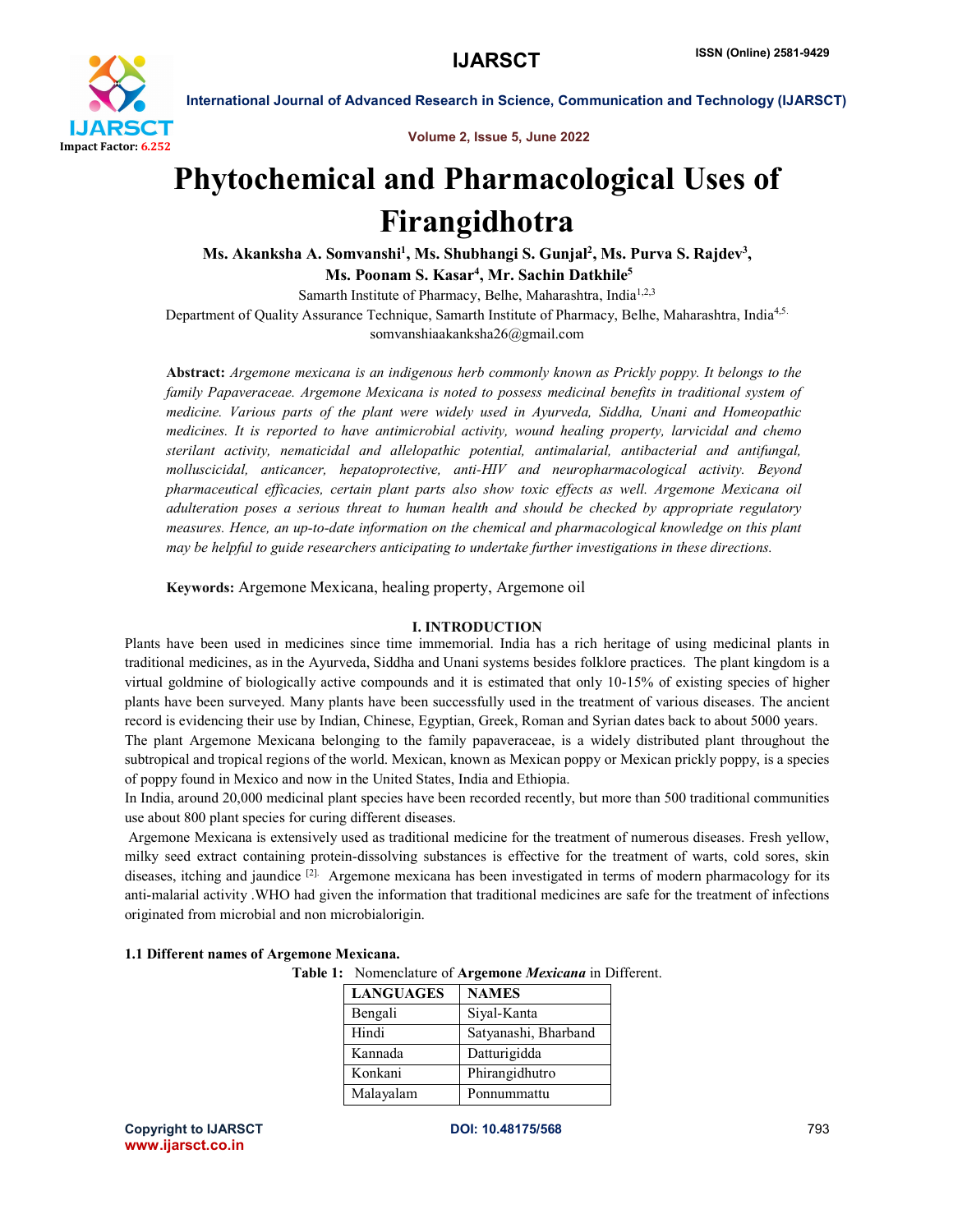

#### Volume 2, Issue 5, June 2022

| Malayalam | Khomthongpee  |
|-----------|---------------|
| Marathi   | Firangidhotra |

# Table 2: Scientific Classification

| Kingdom         | Plantae                    |
|-----------------|----------------------------|
| Division        | Magnoliophyta              |
| Class           | Magnoliopsida Dicotyledons |
| <b>Subclass</b> | Magnoliidae                |
| Order           | Papaverales                |
| Family          | Papavaraceae               |
| Species         | Argemone Mexicana          |

# II. MORPHOLOGY OF ARGEMONE MEXICANA



#### Figure 1: Argemone Mexicana

The plant is an erect prickly annual herb of about 1 m high; leaves are usually 5 to 11 cm long, and more or less blotched with green and white, glaucous broad at the base, half-clasping the stem prominently sinuate-lobed, and spiny. The flowers of this plants having a 2-3 foliaceous bracts. Sepals of this 8-12 mm long and 5-7 mm broad, and acute in shapes, prickly is outside. Petals are 4-6 obovate in shapes and 2.5-3.5 cm long and (1.5-) 2-2.5 cm in broad, and bright yellow color. Stamens are indefinite, 8-12 mm long curved after flowering. Ovary ovate are 8-10 mm long and 3-5 mm broad covered with long soft spines. Fruits are capsules, prickly and oblong ovoid. Seeds are numerous, globosely, netted and brownish black. Pollen is tri-tetracolporate . The flowers become 4 to 5 cm in diameter and are terminal, yellow ,and scentless.

### III. PHYTOCHEMISTRY

Higher plants are warehouses of assorted bioactive constituents or phytochemicals which find ample use in the pharmaceutical industry. About a quarter of all prescribed pharmaceuticals in advanced countries contain compounds that are directly or indirectly, derived from plants. Phytochemicals or secondary metabolites usually occur in complex mixtures that differ among plant organs and stages of development. Knowledge of the phytochemical constituents is very essential to enable investigation of the actual effectiveness of the plant in medicine. Argemone Mexicana is known to possess a wide range of phytochemical constituents which are mentioned below. Table gives the details of the phytochemical constituents that have been reported from different parts of Argemone Mexicana. Argemone *mexicana* is reported to posses alkaloids, amino acids, phenolics, and fatty acids *as major phytochemical groups. A series of bioactive compounds have been reported and some of them are isolated from different parts of Argemone Mexicana The whole plant of Argemone mexicana was* reported to posses isoquinoline alkaloids such as berberine, cheilanthifoline, coptisine, muramine, scoulerine, stylopine, cryptopine, thalifone, sanguinarine, protopine, optisine, chelerytherine and benzylisoquinoline alkaloids. Alkaloids such as berberine, tetrahydroberberine, protopine and Benzophenanthridines have been isolated from the plant . Seed oil otherwise called as Argemone Mexicana oil reported to contain sanguinarine

Copyright to IJARSCT DOI: 10.48175/568 794 www.ijarsct.co.in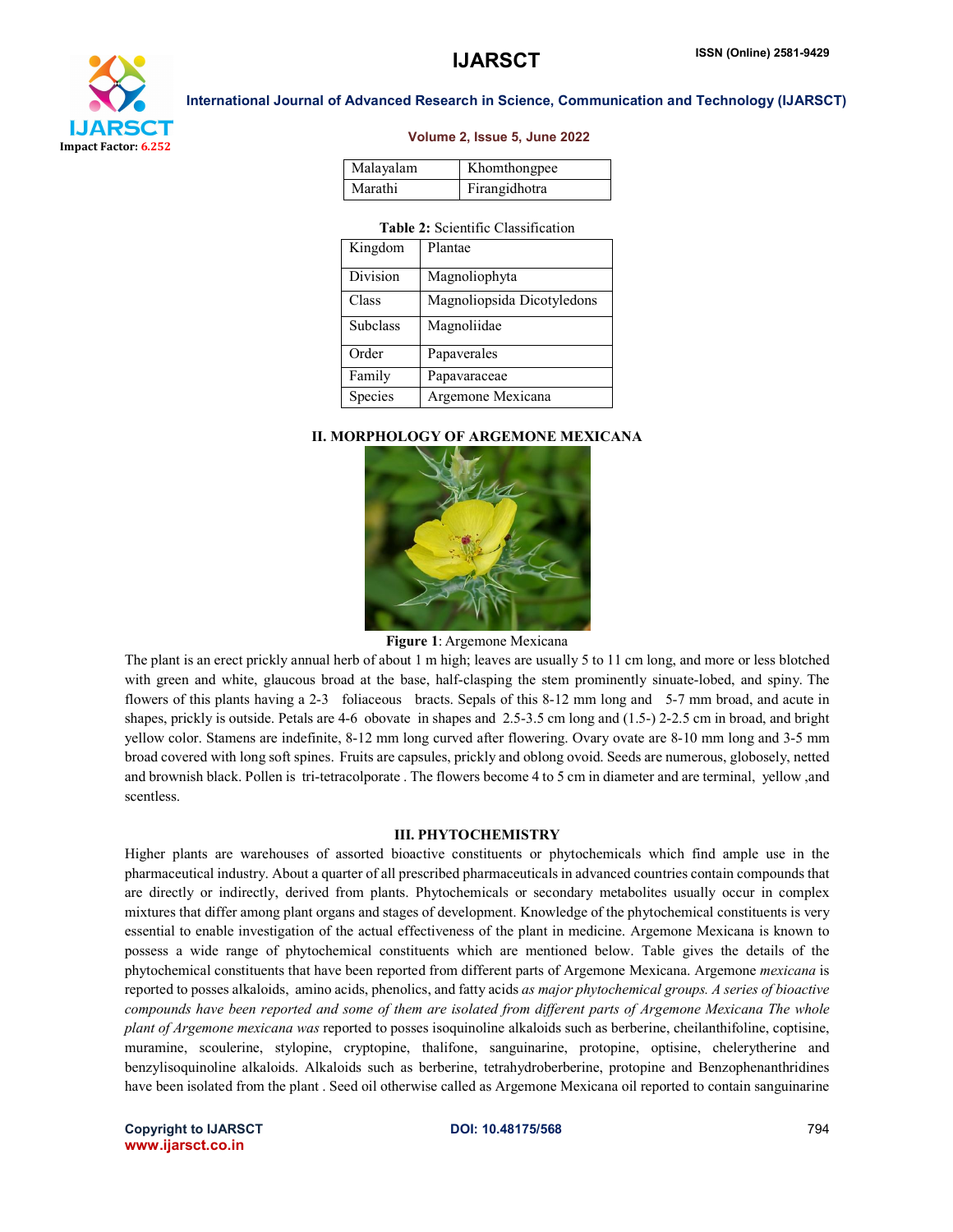

# Volume 2, Issue 5, June 2022

and dihydrosanguinarine. It also contains palmitic, myristic, oleic and linoleic acids 35. Some of the structures of isolated compounds of this plant are shown in Figure 2 & 3.



Figure 2: Structure of Norchelerythrine



Figure 3: Structure of Berberine

# IV. BIOLOGICAL ACTIVITY

Reports on the biological activities are many. The alkaloid Sanguinarine has been reported to prolong ventricular refractoriness and this property may be useful in treatment of ventricular arrhythmias. Plants are known to produce a variety of compounds which have evolved as defence compounds against microbes and herbivores. The elaboration on the biochemically active ingredients and the medicinal properties of Argemone Mexicana elicits queries on the effect of plant extracts on other biological organisms. Argemone Mexicana shown promise as an effective bio-control agent. The extracts of Argemone Mexicana possess inhibitory, deterrent or lethal activity on biological agents that cause disease and damage to other organisms. Table 3 summarises the effect of Argemone Mexicana on different pathogens and pests.



Copyright to IJARSCT DOI: 10.48175/568 795 www.ijarsct.co.in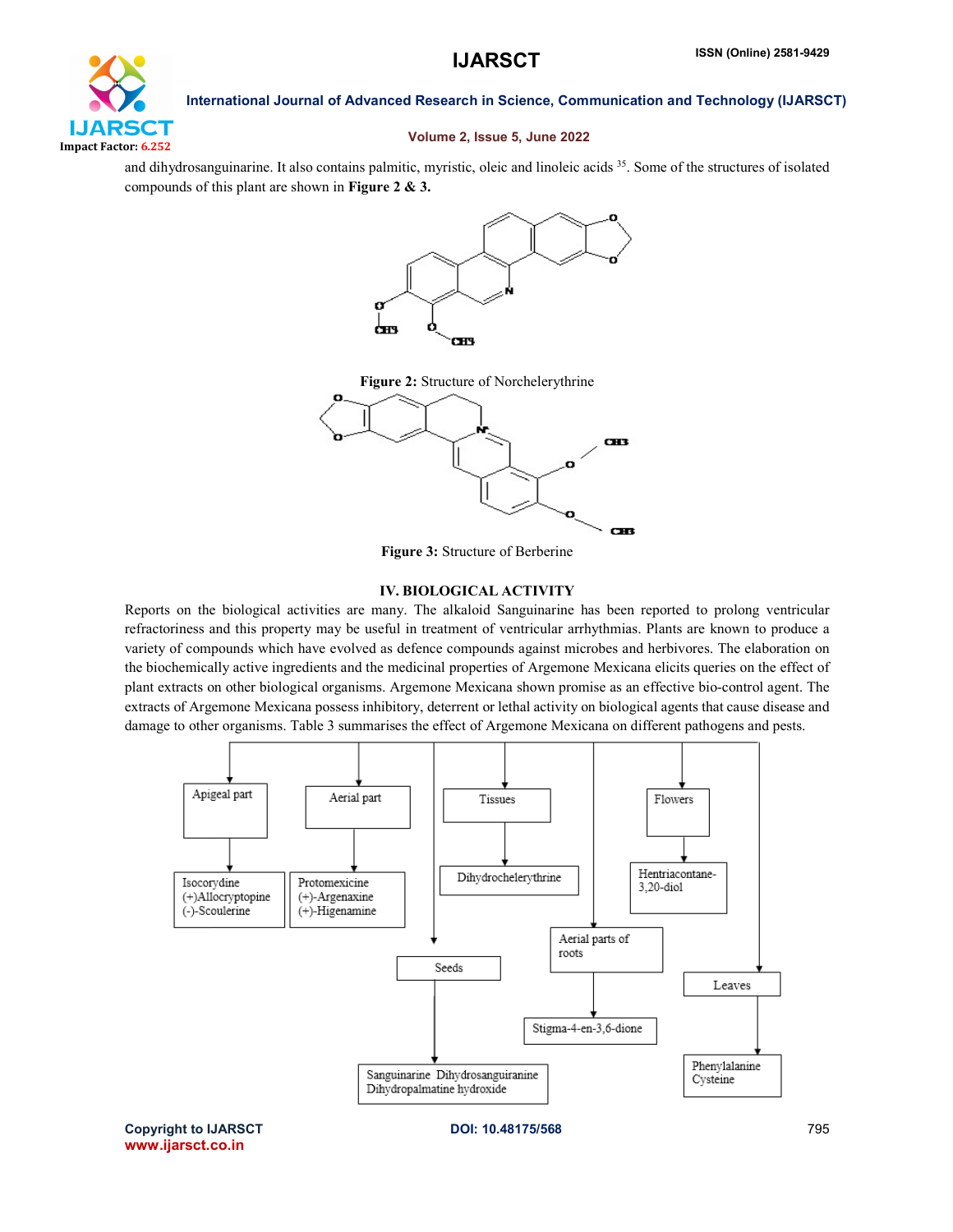

# Volume 2, Issue 5, June 2022

# Table 3: Activity of Argemone *Mexicana* extracts on biological pathogens and pests.

| <b>Activity</b>      | <b>Action against</b>                                         |
|----------------------|---------------------------------------------------------------|
| Anti-fertility       | Spermatogenesis in dogs                                       |
| Anticancer           | Human cancer cell lines such as HeLa-B75 (48%), HL-60(20.15%) |
|                      | and PN-15 (58.11%), HeLa and MCF-7 Cancer cell lines          |
| Anti-termitic        | Formosan subterranean termite pest, Coptotermes               |
|                      | <i>Formosanus</i> Shiraki                                     |
| Wound healing        | Animals, albino rats, Wistar albino rats                      |
| Larvicidal           | instar larvae of <i>Aedesaegypti</i> ,<br>$2^{\circ}$         |
| Analgesic, Locomotor | Wistar albino mice                                            |



Figure 4: Medicinal Uses of Argemone Mexicana

# V. MEDICINAL USES

- Fever: Roots of Argemone Mexicana are ground with *Piper nigrum.* The latex is useful in malarial fever One spoonful of the obtained extract is given twice a day for 5 days
- Scabies: Seeds are roasted on hot iron pan to get ash. Applied regurally till the cured
- Skin diseases: Along with the pouded seeds of Argemone Mexicana the pate prepared and applied on skin .The oil is useful for the skin diseases.The fresh yellow, extract also used for the skin diseases. The whole plant parts used in the skin diseases.
- Antidote: The fresh yellow, milky seed extract contains protein-dissolving substances effective in the treatment of antidote to various poisons. Paste of 20 g root of Argemone Mexicana along with 20 g petiole of *Maharukh*  (*Ailanthus excels* Roxb.) is applied on the snake bite area as an antidote.
- Expectorant: They are expectorant and can be used in the treatment of coughs and other chest complaints. The alkaloid fractions of the root are reported to possess anti-inflammatory activity and strong uterine stimulant effect.
- Tooth ache and gastric problems : Extract applied into the tooth activity Extract uncooked with the river water and black pepper taken as a orally
- Wound: The fresh seed can be used for the wound healing problems. Yellow coloured latex extracted from fresh stem of Argemone Mexicana is used to cure wounds.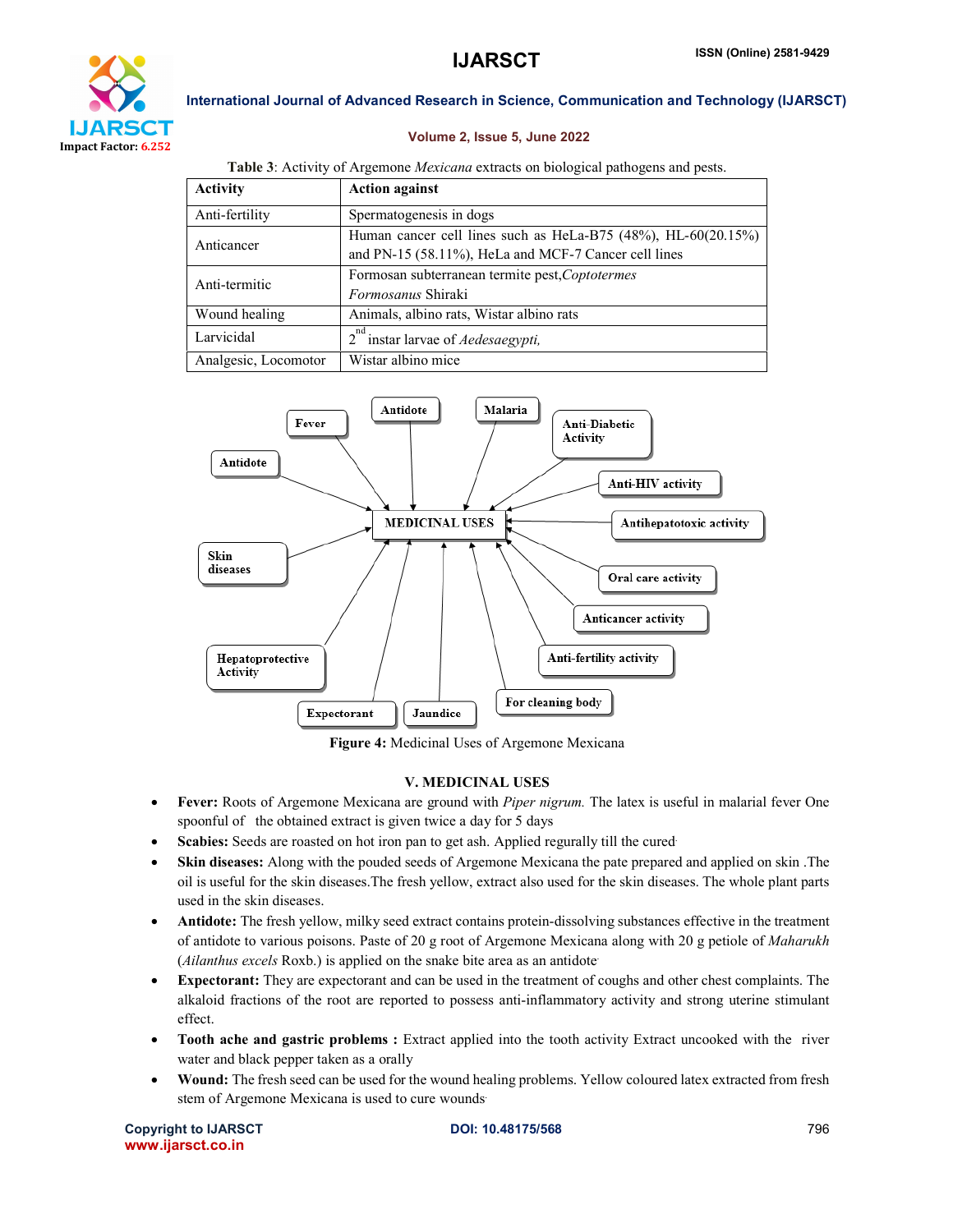

# Volume 2, Issue 5, June 2022

- Jaundice: Plant juice of Argemone Mexicana is used orally.2-3 spoons daily for one week is used to cure jaundice. Tea from dried leaves is used to quit smoking and drug abuse.
- For curing injuries and to kill worms: Argemone Mexicana (Papaveraceae) Sathyanashi. 1.Oil is extracted from seeds of Argemone mexicana. It is applied on injuries. 2. Seeds of Argemone Mexicana are burnt and the fumes are passed on gums to kill worms.
- For cleaning body: The series of sonera mexicouse the entire plant both fresh and dried. An infusion is made to relieve kidney pain, to help expel a torn placenta, and in general to help cleanse the body after parturition
- Malaria: An Argemone mexicana tea is used by traditional healers in Mali to treat maleria. The whole plant is used to make a tea and as much tea as possible is drunk until symptoms disappear This use has been studied clinically for the treatment of uncomplicated malaria.
- Anti-fertility activity: seeds of Argemone Mexicana were evaluated tohave inhibitory activity against spermatogenesis in dogsat the stage XII of late spermatids on administration.
- Cytotoxic Activity: line. At a dose of 200 μg/mL, protomexicine and 13-oxoprotopine exhibited mild cytotoxicity (∼24–28%) whereas dehydrocorydalmine showed moderate cytotoxicity (∼48%). 8-Oxyberberine was mildly cytotoxic (∼27%) at 24 h but was more potent (∼76%) at 48 h. Jatrorrhizine and 8 methoxydihydrosanguinarine were most potent (∼95– 100%) in inhibiting the human colon cancer cell proliferation showing complete reduction in cell viability.
- Antimicrobial Activity: Pharmaceutical and toxicological studies of the root essential oils can be done in future to identify its pure compound and elucidate the components responsible for these antimicrobial activities.
- Anti-Diabetic Activity: Aqueous extract of aerial parts of Argemone mexicana at a dose of 200 and 400 mg/kg body weight was reported to have hypoglycemic efficacy in alloxan induced diabetic rats; significant reduction in blood glucose levels, plasma urea, creatinine, triacylglyceride, cholesterol values and recovery in body weight compared to diabetic control rats and the standard drug treated rats are found when treated with the aqueous extract at a dose of 400 mg/kg body weight
- Anti-HIV activity: Thebenzo [*c*] phenanthridine alkaloid, (±)-6-acetonyl dihydrochelerythrine isolated from the methanolic extract of air-dried whole plants of Argemone mexicana was found to exhibit potent anti-HIV activity
- Anticancer Activity: The ethanol extract of *Argemone Mexicana* was reported to exhibit inhibitory activity against human cancer cell lines such as HeLa-B75 (48%), HL-60 (20.15%) and PN-15 (58.11%) (Gacche et al., 2011)
- Antihepatotoxic activity: Das et al. (2009) showed promising antihepatotoxic activity of aqueous extract of *A. Mexican a*stem in carbon tetrachloride-induced hepatotoxic male Albino Wistar rats in oral administration
- Neuropharmacological Activity: Reported on neuropharmacological applications of Argemone Mexicana. According to that, in *Wistar albino* mice at an oral dosage of 100, 200 and 400 mg/kg b.w, the ethyl acetate and methanol extract of the whole plant of Argemone Mexicana exhibited analgesic, loco motor and muscle relaxant activity. Both extracts exhibited significant activities but methanol extract at a dosage of 200 mg/kg body weight was found to be more potent for central nervous system activities such as analgesic, anxiolytic and sedative effects.
- Oral care activity: whole plant of Argemone mexicana is used for common dental disorders.
- Hepatoprotective Activity: Showed very insignificant changes instead of producing toxicity compared to normal group. That is percent of increase of SGPT and SGOT for Argemone Mexicana were 79.77% and 4.4% respectively

# VI. ADULTERATION

Consumption of adulterated mustard oil (*Brassica nigra*) with argemone oil (Argemone mexicana) even for a short duration leads to epidemic dropsy. In humans, adulteration of mustard oil with Argemone oil causes oxidative stress and death of red blood cells via met-hemoglobin formation by altering pyridine nucleotide(s) and glutathione redox potential. Argemone oil contamination poses a serious threat to human health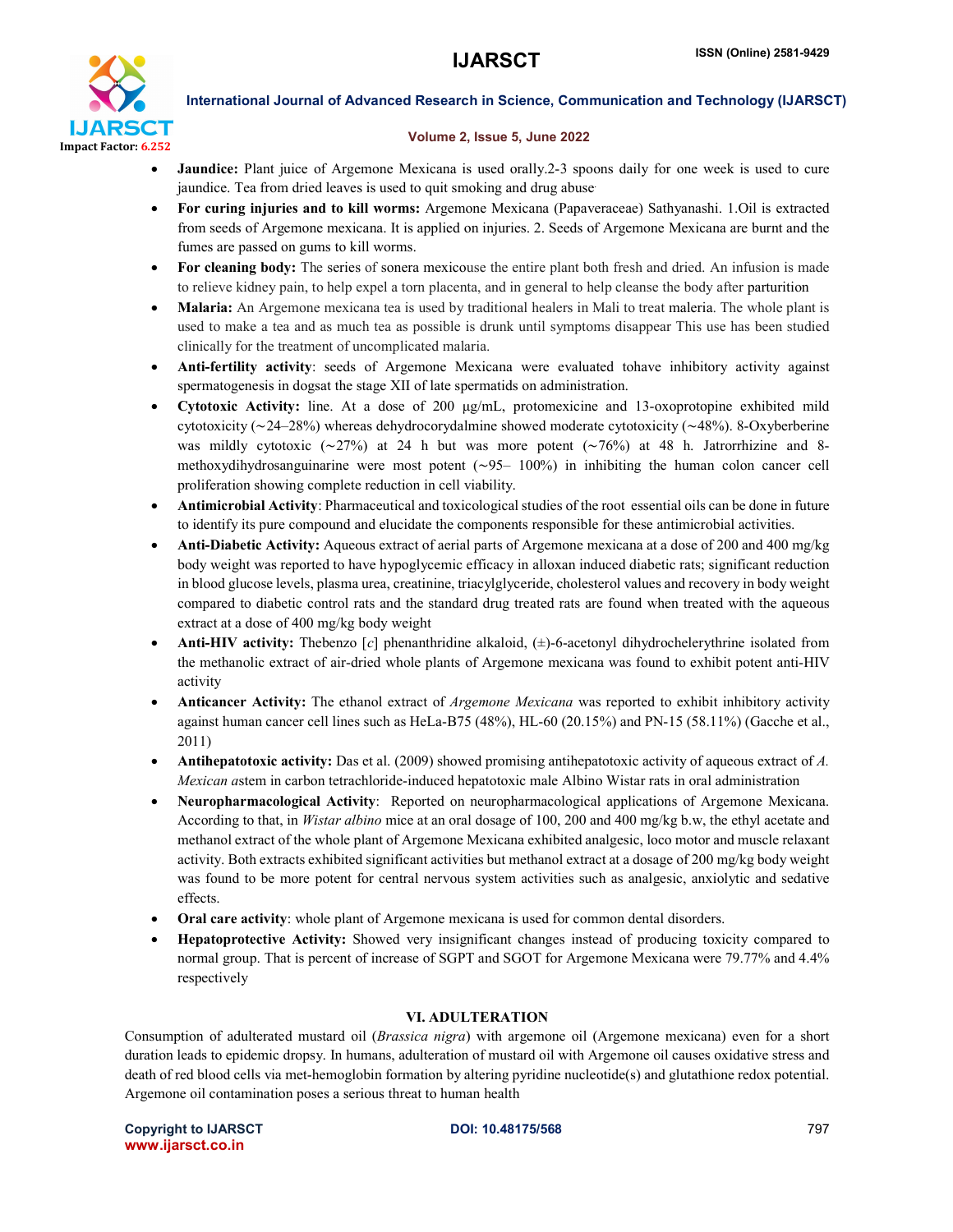

#### Volume 2, Issue 5, June 2022

# VII. POISONING

Sanguinarine and dihydrosanguinarine, the interconvertible alkaloids, are the toxic etiological agents of argemone oil. The electrophilic nature of iminium group in sanguinarine is responsible for binding to DNA by interaction with GC rich regions. argemone oil and isolated sanguinarine alkaloid cause DNA damage in liver, bone marrow, and blood cells. Argemone Mexicana oil contamination poses a serious threat to human health.

Suspected cases of epidemic dropsy have been investigated by Dr. R.E. Meaker in the North-western Cape districts. In all aspects the disease resembled Indian epidemic dropsy. In experiments conducted upon fowls with the seed of the Mexican poppy collected from the lands on which the wheat eaten by the victims was grown, symptoms and histological lesions similar to those seen in human epidemic were produced. With the information at our disposal we can come to no conclusion other than that the said outbreak in the Carnarvon district was epidemic dropsy caused by the consumption of wheat contaminated with the seed of the Mexican poppy.

### VIII. CONCLUSION

The broad survey of literature reviewed that Argemone Mexicana has some significant medicinal activity but also cause significant toxicity. Few isolated novel chemical constituent shows anti-HIV properties also. Further evaluation need to be carried out on Argemone mexicana in order to explore masked areas, which can be used for the wellbeing of the manhood. There is a possibility to identify new compound and check claimed pharmacological activity by eliminating toxic effect.

### ACKNOWLEDGMENT

Authors take it as a privilege to sincerely express my gratitude to Dr. Subhash Kumbhar, Principal, Samarth Institute of Pharmacy, Belhe for providing project amenities and permission to carry out this work.The authors Also thankful to Mr. Sachin Datkhile, Head of department Of Samarth Institute of pharmacy, Belhe for their costant help and encouragement . The authors are also thankful to respected Ms. Poonam kasar (QAT), for her valuable guidance, support and encouragement. I am grateful to Prof. Dipali Shelke, Samarth Institute of Pharmacy, Belhe for their immense help to carry out Pharmacognosy work.

# **REFERENCES**

- [1]. Kamboj VP. Herbal medicine. J. Cur. Sci. 2000; 78(1):35-9.
- [2]. chopra RN, Nayer SL,Chopra IC, Asolkar LV, Kakkar KK, Glossary of Indian Medicinal Plants. Council of Scientific and Industrial Research; New Delhi, India: 1986. Including the Supplement.
- [3]. Sakthivadivel M and Thilagavathy D Larvicidal and chemosterilant activity of the acetone fraction of petroleum ether extract from Argemone Mexicana seed Journal of Biores Tech 2003;89(2):213-216.
- [4]. Merlin L Willcox, Bertrand Graz, Jacques Falquet, Oumar Sidibe, Mathieu Forster, Drissa Diallo et al Argemone Mexicana decoction for the treatment of uncomplicated falciparum malaria Journal of Trans R Soc. Trop Medicinal Hygine 2007;101(12):1190-8.
- [5]. Bertrand Graz, Merlin L, Willcox, Chiaka Diakite, Jacques Falquet, Florent Dackuo, OumarSidibe, SergioGiani, Drissa Diallo. et al Argemone Mexicana decoction versus artesunateamodiaquine for the management of malaria in Malipolicy and public-health implications. Journal of Trans R. Soc. Trop Medicinal Hygine 2010;104(1):33-41.
- [6]. Siddiqui IA, Shaukat SS, Khan GH and Zaki MJ Evaluation of Argemone mexicana for control of root-infecting fungi in potato. Journal of Phytopathology 2002; 150:321-329
- [7]. Katewa BL, Chaudary and Jain A Folk herbal medicines from tribal area of Rajasthan, India. Journal of Ethnopharmacology 2004; 92:41-46.
- [8]. Chopra RN, Nayar SL, Chopra IC Glossary of Indian medicinal plants. New Delhi: NISCOM, CSIR;1956. 23.
- [9]. Muhammad Zafar, Mir Ajab Khan, Mushtaq Ahmad, Shazia Sultana, Rahmatullah Qureshi, Rasool Bakhsh Tareen.et al Authentication of misidentified crude herbal drugs marketed in Pakistan. Journal of Medicinal Plants Research 2010; 4(15):1584-1593.
- [10]. Banerji A, Chadha MS and Malshet VG. Isolation of 5-hydroxy-3,6,7,3',4'-pentamethoxyflavone from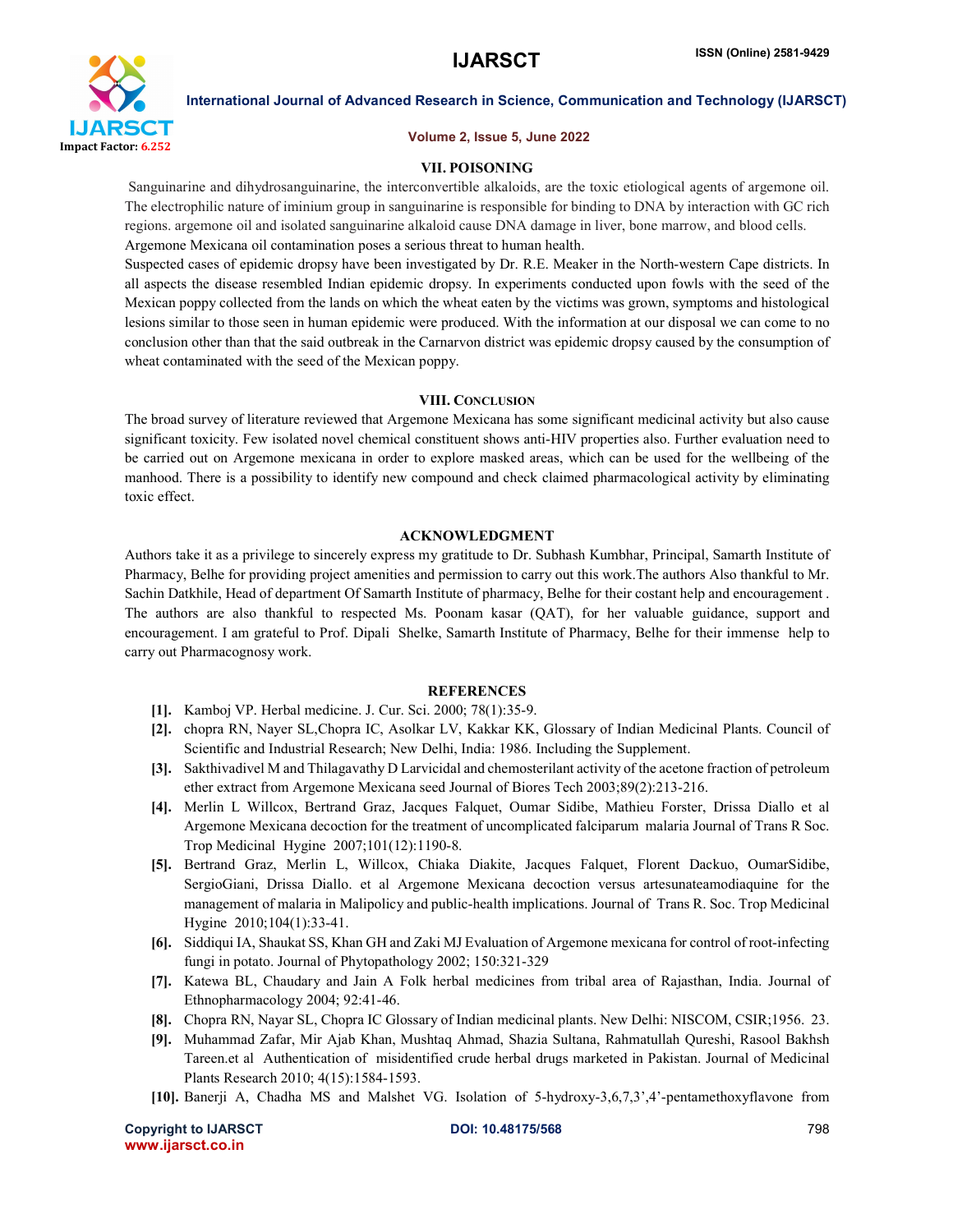

### Volume 2, Issue 5, June 2022

Vitexnegundo. Journal of Phytochemistry 1969;8:511-2.

- [11]. Hussain SF, Nakkady S, Khan L and Shamma M Oxyhydrastinine, an isoquinoline alkaloid from the Papaveraceae. Journal of Phytochemistry 1983; 22: 319 – 320.
- [12]. Nakkady S and Shamma M Studies on the chemical constituents of Argemone mexicana. Egypt Journal of Pharmaceutical Sciences 1988; 29: 53 – 61.
- [13]. Dinda B and Bandyopadhyay MJ Free amino acids of Argemone mexicana. Journal of Indian Chemical Society 1986; 63: 934 – 936.
- [14]. Harborne JB and Williams CA Flavonoids in the seeds of Argemone mexicana A reappraisal. Journal of Phytochemistry 1983; 22: 1520 – 1521.
- [15]. Gunstone FD, Holliday JA. and Scrimgeour CM. The long-chain oxo acids (argemonic acids) in Argemone mexicana seed oil. Chemistry and Physics of Lipids 1977; 4: 331 – 335.
- [16]. Israilov IA and Yunusov MS. Alkaloids of four species of Argemone. Chemistry of Natural compounds 1986; 22:189-192.
- [17]. Santos AC and Adkilen P. The alkaloids of Argemone mexicana. Journal of the American Chemical Society 1932; 54: 2923.
- [18]. Yu B T and Muraveva DA. Isolation and determination of the alkaloids of Argemone mexicana grown in different geographic regions. Rast Resur 1973; 9:200]
- [19]. Haisova K Y and Savik J. On the minor alkaloids from Argemone mexicana. Collection of Czechoslovak Chemical Communications 1975; 40:1576.
- [20]. Chang YC, Chang FR, Ashraf TK, Hsieh PW and Wu YC. Cytotoxic Benzophenanthridine and Benzylisoquinoline Alkaloids from Argemone Mexicana. Z. Naturforsch 2003; 58: 521 – 526.
- [21]. Israilov IA, Yuhusov MS. Alkaloids of four Argemone species. J Khim Prir Soedin1986;2:204-06.
- [22]. Chang YC, Hsieh PW, Chang FR, Wu RR, Liaw CC, Lee KH, Wu YC. et al. Two new protopines argemexicaines A and B and the anti-HIV alkaloid 6-acetonyl dihydrochelerythrine from formasan Argemone mexicana. Journal of Planta Med 2003b;69:148-52.
- [23]. Chang YC, Chang FR, Khalil AT, Hsieh PW, Wu YC. Cytotoxic benzophenanthridine and benzylisoquinoline alkaloids from Argemone mexicana. J Z Naturforsch 58c. 2003a;521-26.
- [24]. Singh S, Pandey VB, Singh TD. Alkaloids and flavonoids of Argemone mexicana. Journal of Nat Prod Res 2012;26:16-21.
- [25]. Haisova K, Slavik J. On the minor alkaloids from Argemone mexicana. Journal Collect Czech Chem Commun 1975;40:1576-78.
- [26]. Ito C, Furukawa H. Antifertility studies of isoquinoline alkaloids with special emphasis of structure activity relationship. Journal of Fitoterapia 1990;61:67-71.
- [27]. Sukumar D, Nambi RA, Sulochana N. Studies on the leaves of Agremone mexicana. Journal of Fitoterapia 1984;55:325-53.
- [28]. Gupta RS, Dixit VP, Dobhal MP. Antifertility studies of isoquioline alkaloids with special emphasis on structure activity relationship. Journal of Fitoterapia 1990;61(1):67-71.
- [29]. Gacche RN, Shaikh RU, Pund MM. In vitro evaluation of anticancer and antimicrobial activity of selected medicinal plants from Ayurveda. Asian Journal of Traditioinal Medicines 2011;6:127-33.
- [30]. Gali K, Ramakrishnan G, Kothai R, Jaykar B. In vitro anti-cancer activity of methanolic extract of leaves of Argemone mexicana. Int Journal of Pharm Tech Res 2011;3:1329-33.
- [31]. Elango G, Abdul Rahuman A, Kamaraj C, Bagavan A, Abduz Zahir A, Santhoshkumar T, Marimuthu S, Velayutham K, Jayaseelan C, Vishnu Kirthi A, Rajakumar G. et al Efficacy of medicinal plant extracts against Formosan subterranean termite, Coptotermes formosanus. Journal of India Crop Prod 2012;36:524-30.
- [32]. Dash GK and Murthy PN. Evaluation of Argemone mexicana leaves for wound healing activity. journal of Nat Prod Plant Resour 2011;1(1):46-56.
- [33]. Sakthivadivel M and Thilagavathy D. Larvicidal and chemosterilant activity of the acetone fraction of petroleum ether extract from Argemone mexicana seed. Journal of Biores Tech 2003;89(2):213-6.
- [34]. Amartha S, Chaudhari S. Neuropharmacological study of Argemone mexicana. Journal of App Pharm. Sci.